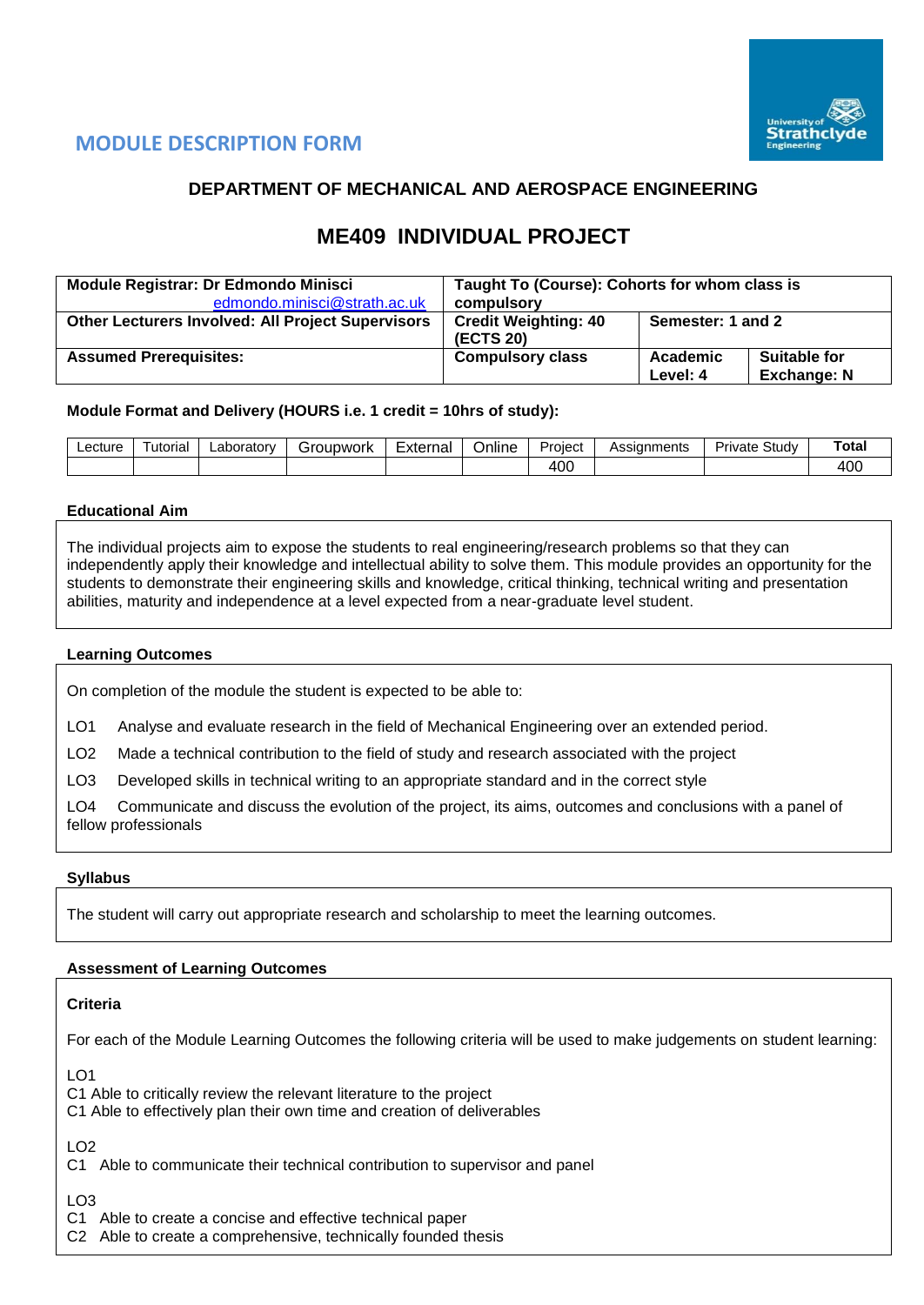The standards set for each criterion per Module Learning Outcome to achieve a pass grade are indicated on the assessment sheet for all assessment.

# **Principles of Assessment and Feedback**

*(within Assessment and Feedback Policy at: <https://www.strath.ac.uk/professionalservices/staff/policies/academic/> )*

### **Help clarify what good performance is.**

Regular feedback will be obtained through meetings with the supervisor, to give clear guidance about performance and progress. This will tend to be informal in nature, but students should recognise this as feedback, and be encouraged to reflect on it.

# **Encourage 'time and effort' on challenging learning tasks.**

Regular meetings with the supervisor will encourage the student to work steadily over the whole project to achieve a high quality end result. The first oral exam in December will give two independent assessors an opportunity to give feedback on the quantity and quality of work.

# **Ensure that summative assessment has a positive impact on learning.**

Students will be shown the assessment criteria in advance, and given guidance on the numerical marking scheme. This will allow them to focus effort on achieving good learning outcomes with the aim of achieving a high mark.

# **Facilitate the development of self-assessment and reflection in training**

Students will be encouraged to reflect on their progress throughout the project, and plan their work effectively to meet the deadline. A written project plan will be required at the December oral exam to facilitate time management and focus in the second semester.

# **Encourage positive motivational beliefs and self-esteem**

Completion of an individual project can be highly motivating and a source of satisfaction for the students.

# **Assessment Method(s) Including Percentage Breakdown and Duration of Exams** *(individual weighting)*

| <b>Examination</b>   |          |          |           |        | Coursework |        | Practical                                                     | <b>Project</b> |           |  |
|----------------------|----------|----------|-----------|--------|------------|--------|---------------------------------------------------------------|----------------|-----------|--|
| <b>Number</b>        | Month(s) | Duration | Weiahtina | Number | Weiahtina  | Number | Weiahtina                                                     | Number         | Weiahtina |  |
| Oral                 | Nov      | 15mins   | 15%       |        |            |        |                                                               |                | 50%       |  |
| Oral                 | Mar      | 30mins   | 35%       |        |            |        |                                                               |                |           |  |
| * LO1, LO2, LO3, LO4 |          |          |           |        |            |        | * LO1.<br>LO <sub>2</sub> , LO <sub>3</sub> , LO <sub>4</sub> |                |           |  |

*\* L/Os: Indicate which Learning Outcomes (L01, L02, etc) are to be assessed by exam/coursework/practical/project as required.*

### **Coursework / Submissions deadlines (***academic weeks***):**

First oral November, 1-page project summary to be submitted at this time. Second oral March, Technical paper to be submitted in advance. Thesis to be submitted April.

**SUBMISSION DEADLINES WILL BE STRICTLY APPLIED. LATE SUBMISSION OF REPORTS/PAPERS OR NON-ATTENDENCE AT ORAL WILL BE RECORDED AS "ABSENT" AND ZERO MARKS AWARDED. Any personal circumstances that may cause late submission should be recorded and processed according to standard University procedures.** 

### **Resit Assessment Procedures:**

In exceptional circumstances, further work over the summer, followed by submission of a revised technical paper (prior to commencement of the August exam diet) and oral examination may be permitted.

### **PLEASE NOTE:**

**Students need to gain a summative mark of 40% to pass the module. Students who fail the module at the first attempt will be re-assessed during the August diet. This re-assessment will consist of project resubmission and oral exam***.*

### **Recommended Reading**

Reading and research appropriate to specific project topic.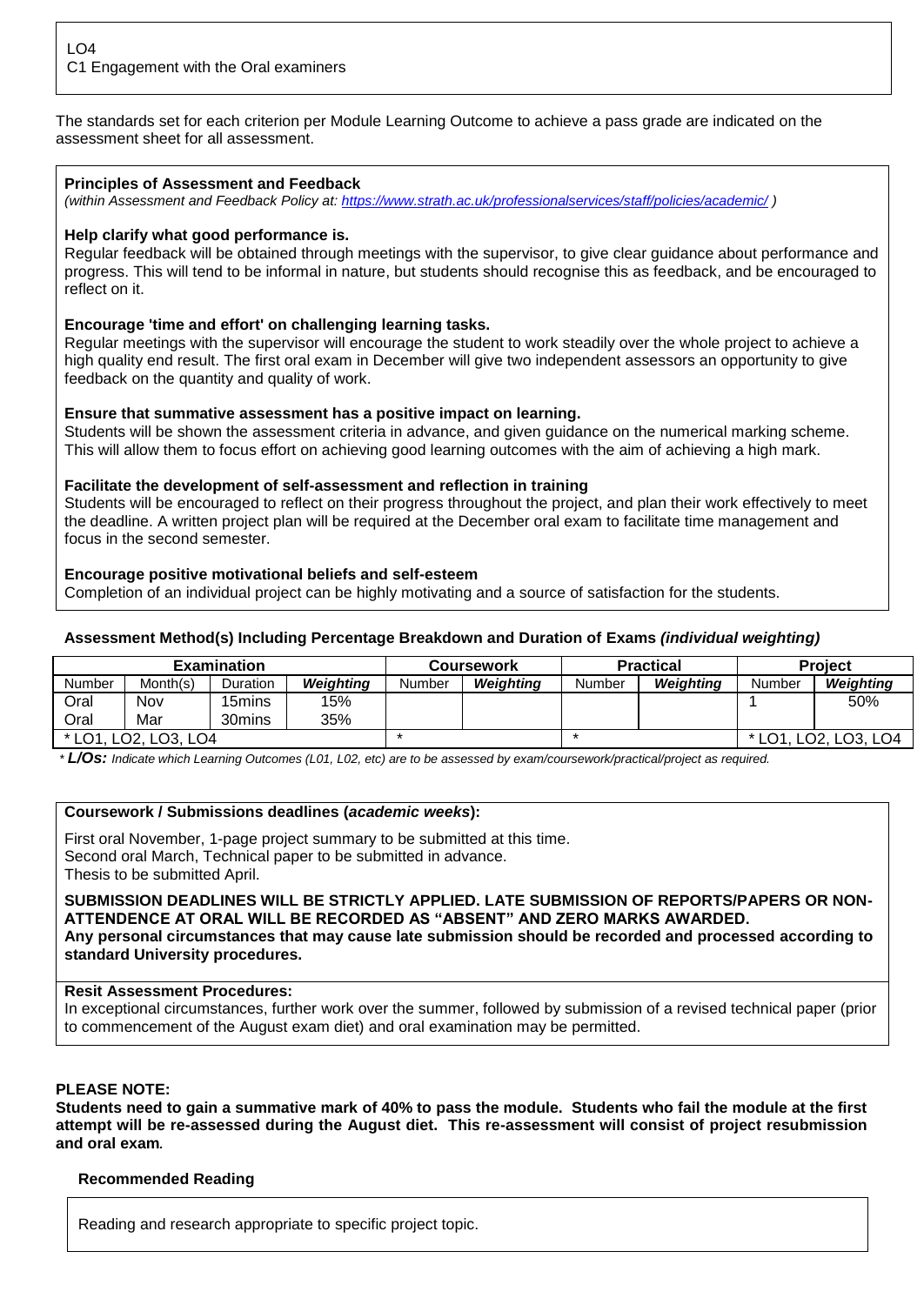#### **Additional Student Feedback**

*(Please specify details of when additional feedback will be provided)*

| Date | ıme              | Room<br>NO                                 |
|------|------------------|--------------------------------------------|
| TBC  | $T^{\sim}$<br>טס | Check<br>webpages for details<br>timetable |

Feedback will be provided to students after the 1<sup>st</sup> Oral examination to allow reflection on progress in semester 1 and to aid planning for semester 2.

Regular meetings should be held with the project supervisor at which recent work and progress should be discussed. Feedback on progress can be provided during the meeting. Plans for future work, immediate and longer term should be discussed at each meeting to ensure successful project outcome.

Session: 2021/22

#### **Approved:**

| <b>Course Director Signature: Dr E Henderson</b> |  |
|--------------------------------------------------|--|
| Date of Last Modifications: September 14, 2021   |  |

(Updated July 2021)